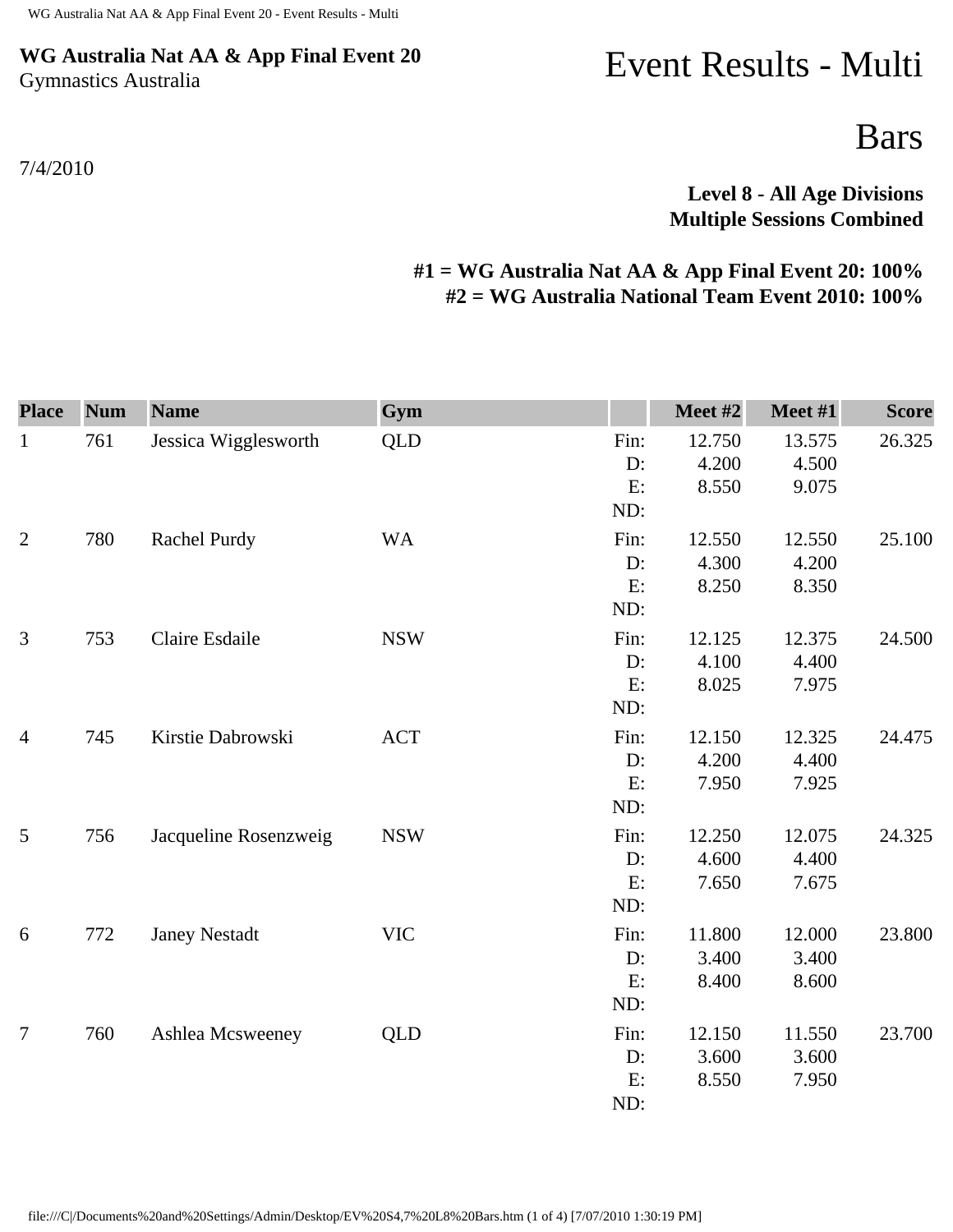WG Australia Nat AA & App Final Event 20 - Event Results - Multi

| $8\phantom{1}$ | 775 | Gabrielle Barham      | <b>WA</b>  | Fin:<br>D:<br>E:<br>ND:    | 11.875<br>3.900<br>7.975 | 11.725<br>3.900<br>7.825 | 23.600 |
|----------------|-----|-----------------------|------------|----------------------------|--------------------------|--------------------------|--------|
| 9              | 777 | Alana Doust           | <b>WA</b>  | Fin:<br>$D$ :<br>E:<br>ND: | 11.650<br>3.600<br>8.050 | 11.800<br>3.700<br>8.100 | 23.450 |
| 10             | 750 | Bianka Rose           | <b>ACT</b> | Fin:<br>D:<br>E:<br>ND:    | 11.950<br>4.400<br>7.550 | 11.425<br>4.100<br>7.325 | 23.375 |
| 11T            | 751 | Breeanna Carter       | <b>NSW</b> | Fin:<br>$D$ :<br>E:<br>ND: | 11.375<br>4.000<br>7.375 | 11.975<br>3.900<br>8.075 | 23.350 |
| 11T            | 747 | Kenyah Lawler         | <b>ACT</b> | Fin:<br>$D$ :<br>E:<br>ND: | 11.125<br>3.700<br>7.425 | 12.225<br>3.800<br>8.425 | 23.350 |
| 13             | 748 | Tahni Lawler          | <b>ACT</b> | Fin:<br>D:<br>E:<br>ND:    | 12.000<br>4.100<br>7.900 | 11.225<br>3.800<br>7.425 | 23.225 |
| 14             | 771 | Georgia Holston       | <b>VIC</b> | Fin:<br>D:<br>E:<br>ND:    | 11.225<br>3.300<br>7.925 | 11.700<br>3.300<br>8.400 | 22.925 |
| 15             | 769 | Christine Bonfadini   | <b>VIC</b> | Fin:<br>D:<br>E:<br>ND:    | 11.025<br>3.500<br>7.525 | 11.850<br>3.400<br>8.450 | 22.875 |
| 16             | 755 | <b>Elycia Paredes</b> | <b>NSW</b> | Fin:<br>$D$ :<br>E:<br>ND: | 12.675<br>4.500<br>8.175 | 10.075<br>3.800<br>6.275 | 22.750 |
| 17             | 754 | Isabelle Ferrato      | <b>NSW</b> | Fin:<br>D:<br>E:<br>ND:    | 11.175<br>3.100<br>8.075 | 11.375<br>3.400<br>7.975 | 22.550 |
| 18             | 768 | Keely Tyler-Dowd      | <b>SA</b>  | Fin:<br>D:<br>E:<br>ND:    | 11.325<br>3.400<br>7.925 | 11.075<br>3.500<br>7.575 | 22.400 |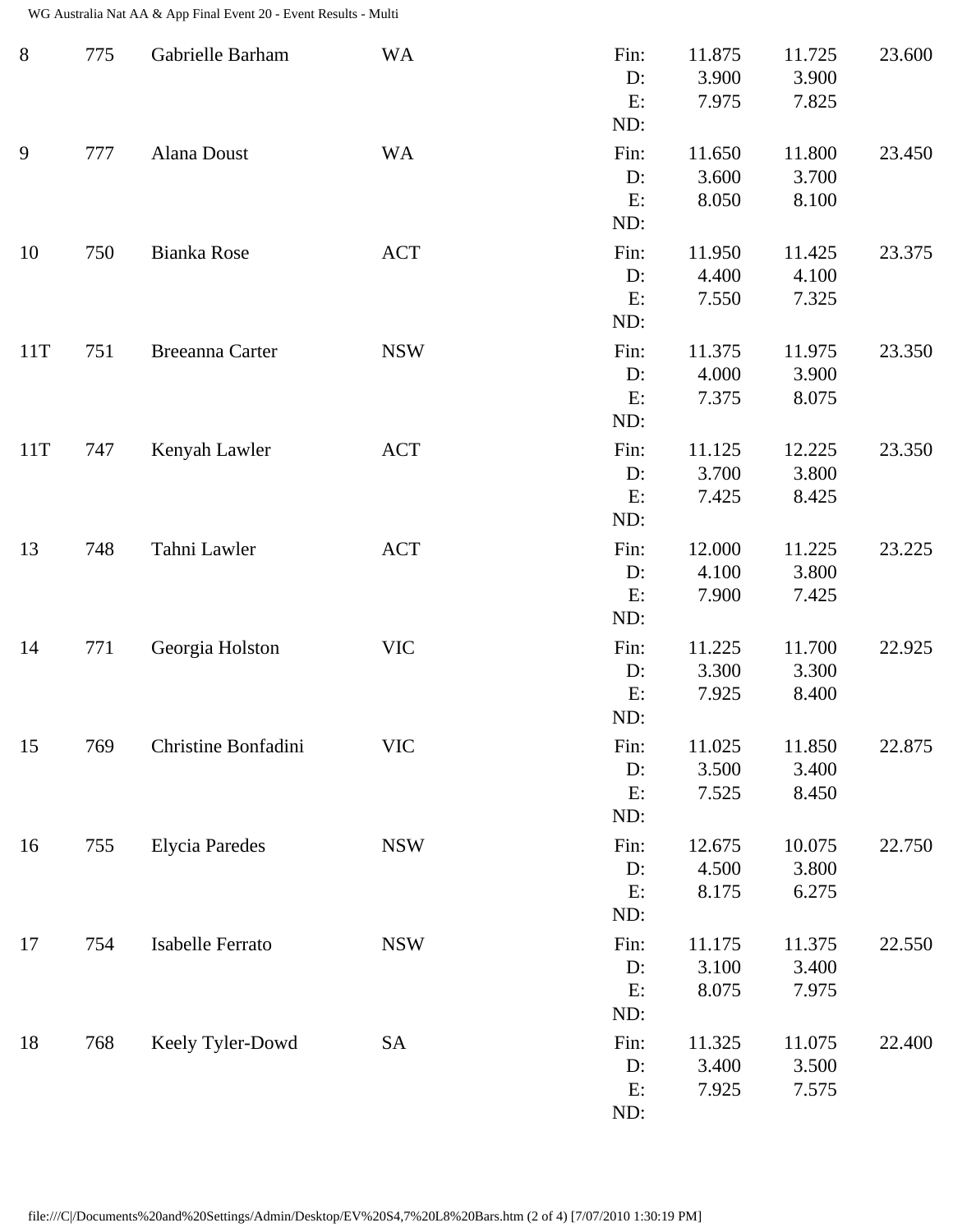WG Australia Nat AA & App Final Event 20 - Event Results - Multi

| 19T | 758 | Alicia Biggs          | <b>QLD</b> | Fin:<br>D:<br>E:<br>ND:    | 11.850<br>3.300<br>8.550 | 10.500<br>3.300<br>7.200 | 22.350 |
|-----|-----|-----------------------|------------|----------------------------|--------------------------|--------------------------|--------|
| 19T | 752 | <b>Riley Cross</b>    | <b>NSW</b> | Fin:<br>$D$ :<br>E:<br>ND: | 11.400<br>3.400<br>8.000 | 10.950<br>3.100<br>7.850 | 22.350 |
| 21  | 779 | Kirstie Horton        | <b>WA</b>  | Fin:<br>D:<br>E:<br>ND:    | 11.750<br>3.700<br>8.050 | 10.200<br>3.500<br>6.700 | 21.950 |
| 22  | 774 | Nicole Quine          | <b>VIC</b> | Fin:<br>D:<br>E:<br>ND:    | 10.675<br>2.700<br>7.975 | 11.175<br>2.900<br>8.275 | 21.850 |
| 23  | 759 | <b>Sky Brunker</b>    | <b>QLD</b> | Fin:<br>$D$ :<br>E:<br>ND: | 11.225<br>2.900<br>8.325 | 10.275<br>2.900<br>7.375 | 21.500 |
| 24  | 757 | Mikayla Adams         | <b>QLD</b> | Fin:<br>D:<br>E:<br>ND:    | 10.650<br>2.100<br>8.550 | 10.525<br>2.200<br>8.325 | 21.175 |
| 25  | 773 | Megan Pickthall       | <b>VIC</b> | Fin:<br>D:<br>E:<br>ND:    | 11.050<br>2.700<br>8.350 | 10.000<br>2.700<br>7.300 | 21.050 |
| 26  | 770 | Olivia Delbridge      | <b>VIC</b> | Fin:<br>D:<br>E:<br>ND:    | 10.200<br>2.200<br>8.000 | 10.675<br>2.300<br>8.375 | 20.875 |
| 27  | 762 | Kyriah Willacy        | <b>QLD</b> | Fin:<br>$D$ :<br>E:<br>ND: | 10.350<br>3.300<br>7.050 | 10.450<br>2.600<br>7.850 | 20.800 |
| 28  | 776 | Olivia Brown          | <b>WA</b>  | Fin:<br>$D$ :<br>E:<br>ND: | 10.250<br>2.700<br>7.550 | 10.300<br>2.900<br>7.400 | 20.550 |
| 29  | 749 | <b>Annalise Moore</b> | <b>ACT</b> | Fin:<br>D:<br>E:<br>ND:    | 11.325<br>3.000<br>8.325 | 9.100<br>2.800<br>6.300  | 20.425 |